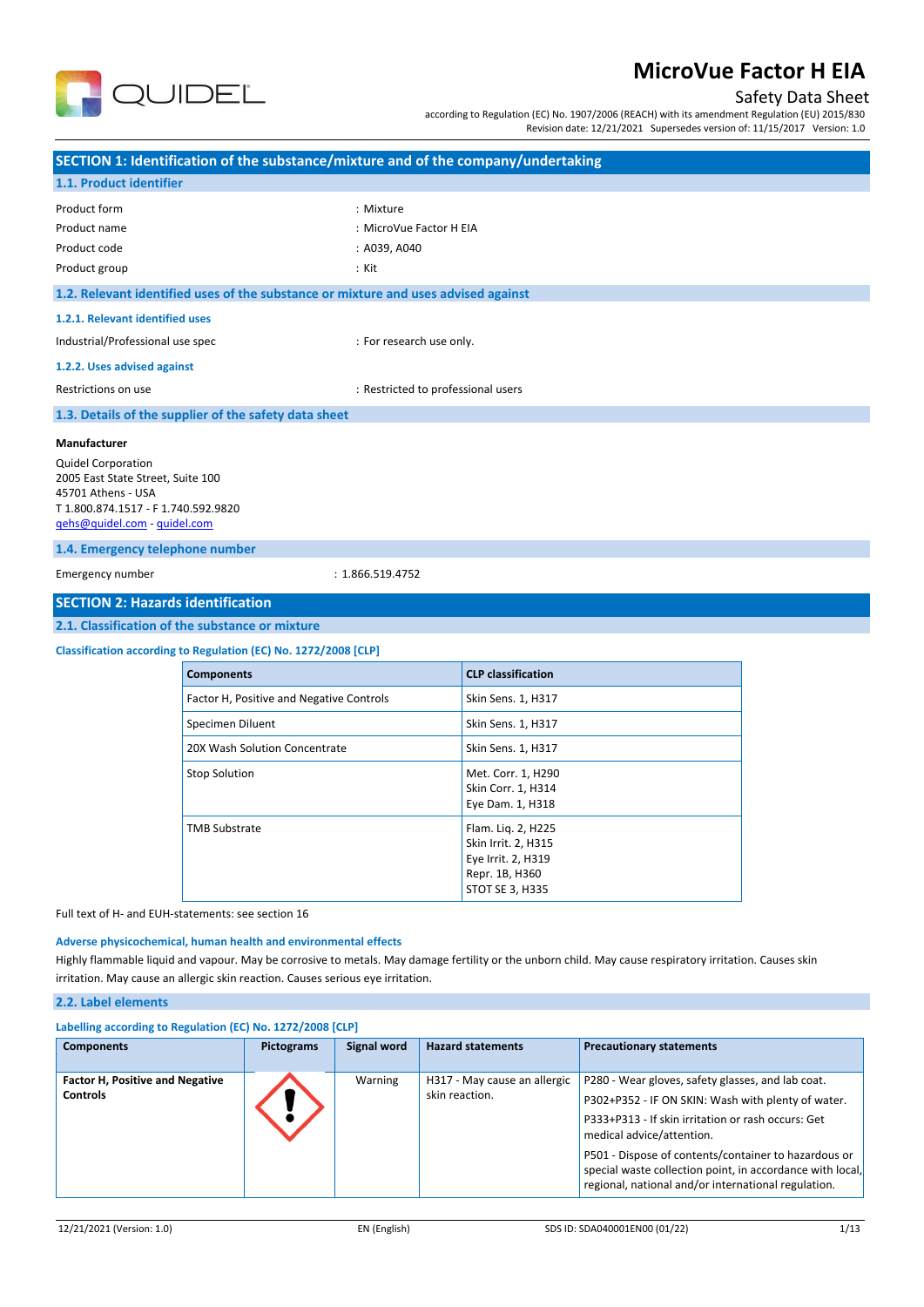

## Safety Data Sheet

according to Regulation (EC) No. 1907/2006 (REACH) with its amendment Regulation (EU) 2015/830 Revision date: 12/21/2021 Supersedes version of: 11/15/2017 Version: 1.0

| <b>Specimen Diluent</b>              | Warning | H317 - May cause an allergic<br>skin reaction.             | P280 - Wear gloves, safety glasses, and lab coat.                                                                                                                           |
|--------------------------------------|---------|------------------------------------------------------------|-----------------------------------------------------------------------------------------------------------------------------------------------------------------------------|
|                                      |         |                                                            | P302+P352 - IF ON SKIN: Wash with plenty of water.                                                                                                                          |
|                                      |         |                                                            | P333+P313 - If skin irritation or rash occurs: Get<br>medical advice/attention.                                                                                             |
|                                      |         |                                                            | P501 - Dispose of contents/container to hazardous or<br>special waste collection point, in accordance with<br>local, regional, national and/or international<br>regulation. |
| <b>20X Wash Solution Concentrate</b> | Warning | H290 - May be corrosive to                                 | P280 - Wear gloves, safety glasses, and lab coat.                                                                                                                           |
|                                      |         | metals.                                                    | P302+P352 - IF ON SKIN: Wash with plenty of water.                                                                                                                          |
|                                      |         | H317 - May cause an allergic<br>skin reaction.             | P333+P313 - If skin irritation or rash occurs: Get<br>medical advice/attention.                                                                                             |
|                                      |         |                                                            | P501 - Dispose of contents/container to hazardous or<br>special waste collection point, in accordance with<br>local, regional, national and/or international<br>regulation. |
| <b>Stop Solution</b>                 | Danger  | H290 - May be corrosive to                                 | P260 - Do not breathe mist, spray.                                                                                                                                          |
|                                      |         | metals.                                                    | P280 - Wear gloves, safety glasses, and lab coat.                                                                                                                           |
|                                      |         | H314 - Causes severe skin<br>burns and eye damage.         | P304+P340 - IF INHALED: Remove person to fresh air<br>and keep comfortable for breathing.                                                                                   |
|                                      |         |                                                            | P305+P351+P338 - IF IN EYES: Rinse cautiously with<br>water for several minutes. Remove contact lenses, if<br>present and easy to do. Continue rinsing.                     |
|                                      |         |                                                            | P321 - Specific treatment (see supplemental first aid<br>instruction on this label).                                                                                        |
|                                      |         |                                                            | P501 - Dispose of contents/container to hazardous or<br>special waste collection point, in accordance with<br>local, regional, national and/or international<br>regulation. |
| <b>TMB Substrate</b>                 | Danger  | H225 - Highly flammable<br>liquid and vapour.              | P264 - Wash hands, forearms and face thoroughly<br>after handling.                                                                                                          |
|                                      |         | H315 - Causes skin irritation.                             | P280 - Wear gloves, safety glasses, and lab coat.                                                                                                                           |
|                                      |         | H319 - Causes serious eye                                  | P302+P352 - IF ON SKIN: Wash with plenty of water.                                                                                                                          |
|                                      |         | irritation.<br>H335 - May cause respiratory<br>irritation. | P305+P351+P338 - IF IN EYES: Rinse cautiously with<br>water for several minutes. Remove contact lenses, if<br>present and easy to do. Continue rinsing.                     |
|                                      |         | H360 - May damage fertility<br>or the unborn child.        | P332+P313 - If skin irritation occurs: Get medical<br>advice/attention.                                                                                                     |
|                                      |         |                                                            | P337+P313 - If eye irritation persists: Get medical<br>advice/attention.                                                                                                    |
|                                      |         |                                                            | P501 - Dispose of contents/container to hazardous or<br>special waste collection point, in accordance with<br>local, regional, national and/or international<br>regulation. |

### **2.3. Other hazards**

No additional information available

| <b>SECTION 3: Composition/information on ingredients</b> |  |
|----------------------------------------------------------|--|
|----------------------------------------------------------|--|

## **3.1. Substances** Not applicable

### **3.2. Mixtures**

| <b>Name</b>          | <b>Chemical name</b> | <b>CAS No</b><br>EC-No.               | %       | <b>CLP</b> classification                                                        |
|----------------------|----------------------|---------------------------------------|---------|----------------------------------------------------------------------------------|
| <b>Stop Solution</b> | hydrochloric acid  % | 7647-01-0<br>$\overline{\phantom{a}}$ | $1 - 5$ | Met. Corr. 1, H290<br>Skin Corr. 1A, H314<br>Eye Dam. 1, H318<br>STOT SE 3, H335 |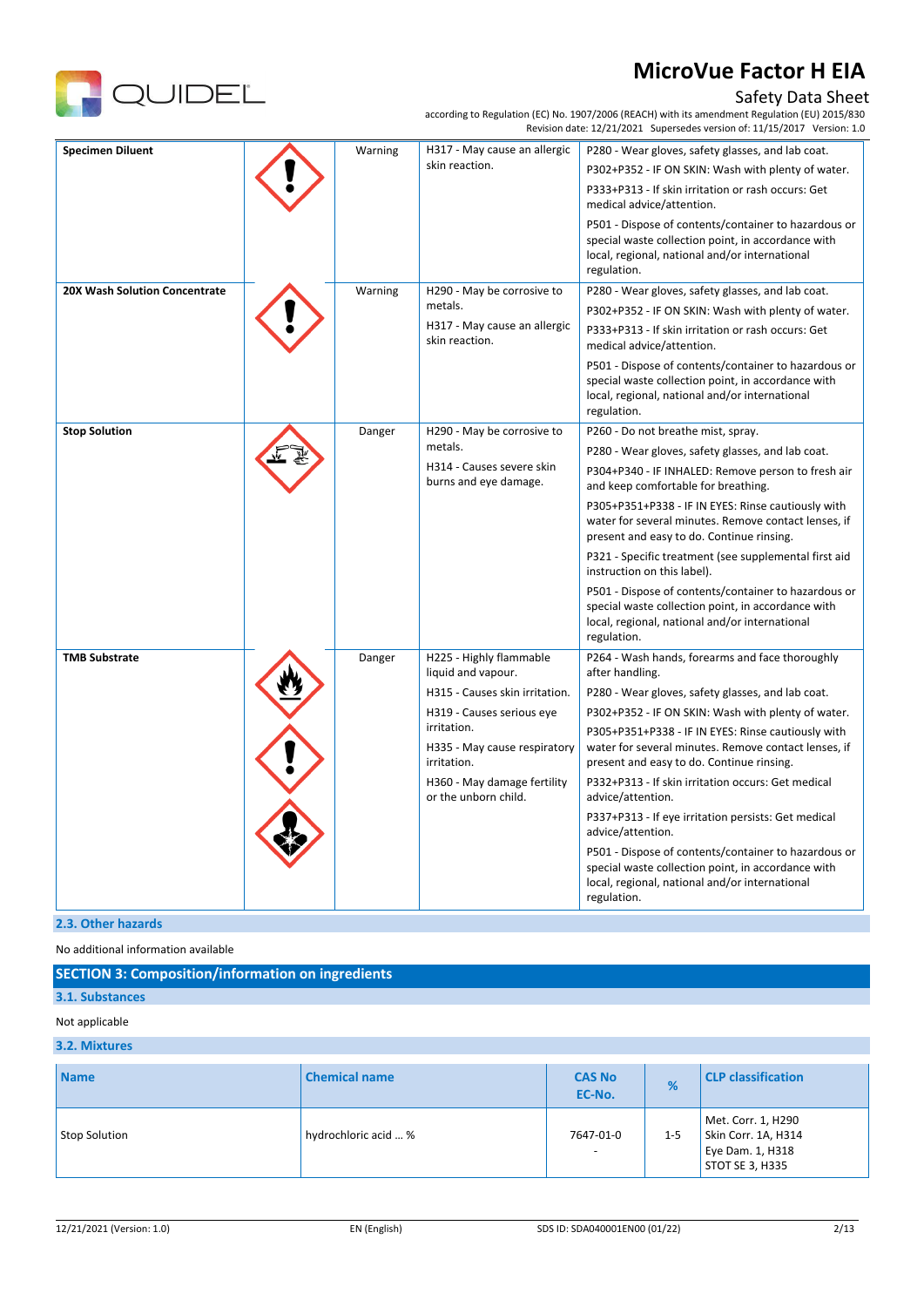## Safety Data Sheet

according to Regulation (EC) No. 1907/2006 (REACH) with its amendment Regulation (EU) 2015/830 Revision date: 12/21/2021 Supersedes version of: 11/15/2017 Version: 1.0

| 1. Factor H, Positive and Negative Controls<br>2. Specimen Diluent<br>3. 20X Wash Solution Concentrate | Mixture for ProClin 300:<br>5-chloro-2-methyl-2H-isothiazol-3-one [EC no.<br>247-500-7] and 2-methyl-2H -isothiazol-3-one<br>[EC no. 220-239-6] (3:1) | 55965-84-9 | 0.035    | Acute Tox. 3 (Oral), H301<br>Acute Tox. 3 (Dermal), H311<br>Acute Tox. 3 (Inhalation), H331<br>Skin Corr. 1B, H314<br>Skin Sens. 1, H317<br>Aquatic Acute 1, H400<br>Aquatic Chronic 1, H410 |
|--------------------------------------------------------------------------------------------------------|-------------------------------------------------------------------------------------------------------------------------------------------------------|------------|----------|----------------------------------------------------------------------------------------------------------------------------------------------------------------------------------------------|
| <b>TMB Substrate</b>                                                                                   | 1-ethylpyrrolidin-2-one                                                                                                                               | 2687-91-4  | $1 - 5$  | Repr. 1B, H360D                                                                                                                                                                              |
|                                                                                                        | 1-methyl-2-pyrrolidone                                                                                                                                | 872-50-4   | $1 - 10$ | Repr. 1B, H360D<br>Eye Irrit. 2, H319<br>STOT SE 3, H335<br>Skin Irrit. 2, H315                                                                                                              |
|                                                                                                        | Acetone                                                                                                                                               | 67-64-1    | $1 - 10$ | Flam. Lig. 2, H225<br>Eye Irrit. 2, H319<br>STOT SE 3, H336                                                                                                                                  |

| <b>Specific concentration limits:</b>                                                                                                       |                                                                         |                                                                                                                                                         |  |  |
|---------------------------------------------------------------------------------------------------------------------------------------------|-------------------------------------------------------------------------|---------------------------------------------------------------------------------------------------------------------------------------------------------|--|--|
| <b>Name</b>                                                                                                                                 | <b>Product identifier</b>                                               | <b>Specific concentration limits</b>                                                                                                                    |  |  |
| 1-methyl-2-pyrrolidone                                                                                                                      | (CAS No) 872-50-4<br>(EC-No.) 212-828-1<br>(EC Index-No.) 606-021-00-7  | (5 ≤C < 100) Repr. 1B, H360D<br>(10 ≤C < 100) STOT SE 3, H335                                                                                           |  |  |
| hydrochloric acid  %                                                                                                                        | (CAS No) 7647-01-0<br>(EC-No.) 231-595-7<br>(EC Index-No.) 017-002-01-X | (10 ≤C < 25) Skin Irrit. 2, H315<br>(10 ≤C < 25) Eye Irrit. 2, H319<br>(10 ≤C < 100) STOT SE 3, H335<br>(25 ≤C < 100) Skin Corr. 1B, H314               |  |  |
| mixture of: 5-chloro-2-methyl-2H-isothiazol-3-one [EC no.<br>247-500-7] and 2-methyl-2H -isothiazol-3-one [EC no. 220-<br>$239-6$ ] $(3:1)$ | (CAS No) 55965-84-9<br>(EC Index-No.) 613-167-00-5                      | (0.0015 ≤C < 100) Skin Sens. 1, H317<br>(0.06 ≤C < 0.6) Eye Irrit. 2, H319<br>(0.06 ≤C < 0.6) Skin Irrit. 2, H315<br>(0.6 ≤C < 100) Skin Corr. 1B, H314 |  |  |

Full text of H- and EUH-statements: see section 16

QUIDEL

| <b>SECTION 4: First aid measures</b>                                            |                                                                                                                                                                                     |
|---------------------------------------------------------------------------------|-------------------------------------------------------------------------------------------------------------------------------------------------------------------------------------|
| 4.1. Description of first aid measures                                          |                                                                                                                                                                                     |
| First-aid measures general                                                      | : IF exposed or concerned: Get medical advice/attention.                                                                                                                            |
| First-aid measures after inhalation                                             | : Remove person to fresh air and keep comfortable for breathing. Call a poison center or a doctor if<br>you feel unwell.                                                            |
| First-aid measures after skin contact                                           | : Rinse skin with water/shower. If skin irritation or rash occurs: Get medical advice/attention.                                                                                    |
| First-aid measures after eye contact                                            | : Rinse cautiously with water for several minutes. Remove contact lenses, if present and easy to do.<br>Continue rinsing. If eye irritation persists: Get medical advice/attention. |
| First-aid measures after ingestion                                              | : Call a poison center or a doctor if you feel unwell.                                                                                                                              |
| 4.2. Most important symptoms and effects, both acute and delayed                |                                                                                                                                                                                     |
| Symptoms/effects after inhalation                                               | : May cause respiratory irritation.                                                                                                                                                 |
| Symptoms/effects after skin contact                                             | : Irritation. May cause an allergic skin reaction.                                                                                                                                  |
| Symptoms/effects after eye contact                                              | : Eye irritation.                                                                                                                                                                   |
| 4.3. Indication of any immediate medical attention and special treatment needed |                                                                                                                                                                                     |
| Treat symptomatically.                                                          |                                                                                                                                                                                     |
| <b>SECTION 5: Firefighting measures</b>                                         |                                                                                                                                                                                     |

| <b>SECTION 5: Firefighting measures</b>                         |                                                                         |  |  |  |
|-----------------------------------------------------------------|-------------------------------------------------------------------------|--|--|--|
| 5.1. Extinguishing media                                        |                                                                         |  |  |  |
| Suitable extinguishing media                                    | : Water spray. Dry powder. Foam. Carbon dioxide.                        |  |  |  |
| 5.2. Special hazards arising from the substance or mixture      |                                                                         |  |  |  |
| Fire hazard<br>Hazardous decomposition products in case of fire | : Highly flammable liquid and vapour.<br>: Toxic fumes may be released. |  |  |  |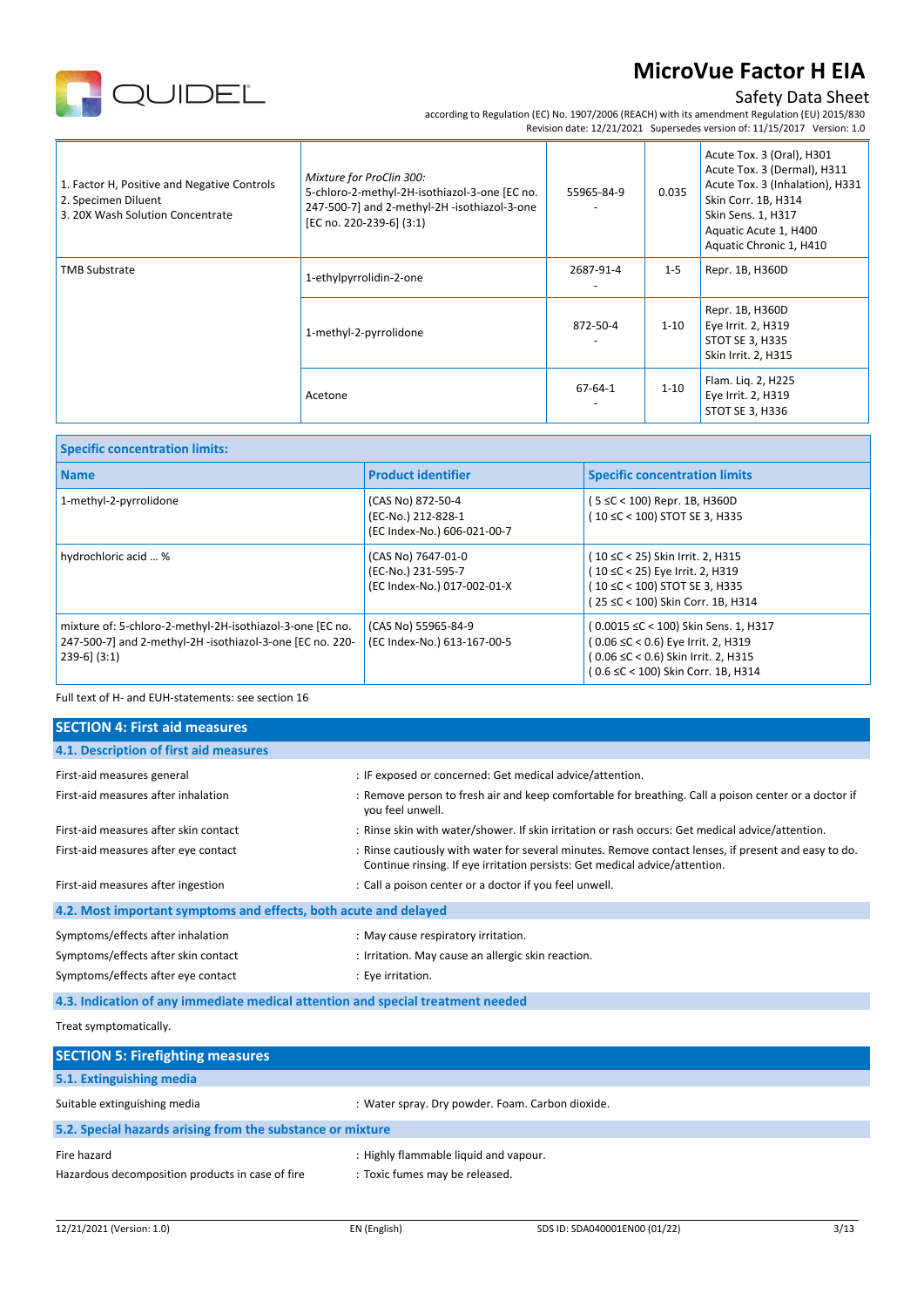

## Safety Data Sheet

according to Regulation (EC) No. 1907/2006 (REACH) with its amendment Regulation (EU) 2015/830 Revision date: 12/21/2021 Supersedes version of: 11/15/2017 Version: 1.0

| 5.3. Advice for firefighters                                             |                                                                                                                  |                                                                                                                                                                                                         |                                                                                                      |  |
|--------------------------------------------------------------------------|------------------------------------------------------------------------------------------------------------------|---------------------------------------------------------------------------------------------------------------------------------------------------------------------------------------------------------|------------------------------------------------------------------------------------------------------|--|
| Protection during firefighting                                           |                                                                                                                  | : Do not attempt to take action without suitable protective equipment. Self-contained breathing<br>apparatus. Complete protective clothing.                                                             |                                                                                                      |  |
| <b>SECTION 6: Accidental release measures</b>                            |                                                                                                                  |                                                                                                                                                                                                         |                                                                                                      |  |
| 6.1. Personal precautions, protective equipment and emergency procedures |                                                                                                                  |                                                                                                                                                                                                         |                                                                                                      |  |
| 6.1.1. For non-emergency personnel                                       |                                                                                                                  |                                                                                                                                                                                                         |                                                                                                      |  |
| <b>Emergency procedures</b>                                              |                                                                                                                  | : No open flames, no sparks, and no smoking. Only qualified personnel equipped with suitable<br>protective equipment may intervene. Avoid breathing dust/fume/gas/mist/vapours/spray.                   |                                                                                                      |  |
| 6.1.2. For emergency responders                                          |                                                                                                                  |                                                                                                                                                                                                         |                                                                                                      |  |
| Protective equipment                                                     |                                                                                                                  | to section 8: "Exposure controls/personal protection".                                                                                                                                                  | : Do not attempt to take action without suitable protective equipment. For further information refer |  |
| <b>6.2. Environmental precautions</b>                                    |                                                                                                                  |                                                                                                                                                                                                         |                                                                                                      |  |
|                                                                          |                                                                                                                  | Avoid release to the environment. Notify authorities if product enters sewers or public waters.                                                                                                         |                                                                                                      |  |
| 6.3. Methods and material for containment and cleaning up                |                                                                                                                  |                                                                                                                                                                                                         |                                                                                                      |  |
| Methods for cleaning up                                                  | : Take up liquid spill into absorbent material. Notify authorities if product enters sewers or public<br>waters. |                                                                                                                                                                                                         |                                                                                                      |  |
| Other information                                                        |                                                                                                                  | : Dispose of materials or solid residues at an authorized site.                                                                                                                                         |                                                                                                      |  |
| 6.4. Reference to other sections                                         |                                                                                                                  |                                                                                                                                                                                                         |                                                                                                      |  |
| For further information refer to section 13.                             |                                                                                                                  |                                                                                                                                                                                                         |                                                                                                      |  |
| <b>SECTION 7: Handling and storage</b>                                   |                                                                                                                  |                                                                                                                                                                                                         |                                                                                                      |  |
| 7.1. Precautions for safe handling                                       |                                                                                                                  |                                                                                                                                                                                                         |                                                                                                      |  |
| Precautions for safe handling                                            |                                                                                                                  | : Ensure good ventilation of the work station. Wear personal protective equipment. Obtain special<br>instructions before use. Avoid breathing dust mist, spray. Avoid contact with skin and eyes.       |                                                                                                      |  |
| Hygiene measures                                                         |                                                                                                                  | : Do not eat, drink or smoke when using this product. Always wash hands after handling the product.                                                                                                     |                                                                                                      |  |
| 7.2. Conditions for safe storage, including any incompatibilities        |                                                                                                                  |                                                                                                                                                                                                         |                                                                                                      |  |
| <b>Technical measures</b>                                                |                                                                                                                  | : Ground/bond container and receiving equipment.                                                                                                                                                        |                                                                                                      |  |
| Storage conditions                                                       |                                                                                                                  | : Store in a well-ventilated place. Keep cool. Keep container tightly closed. Store in corrosive<br>resistant container with a resistant inner liner. Keep only in original container. Store locked up. |                                                                                                      |  |
| Incompatible materials                                                   | : Metals.                                                                                                        |                                                                                                                                                                                                         |                                                                                                      |  |
| 7.3. Specific end use(s)                                                 |                                                                                                                  |                                                                                                                                                                                                         |                                                                                                      |  |
| No additional information available                                      |                                                                                                                  |                                                                                                                                                                                                         |                                                                                                      |  |
| <b>SECTION 8: Exposure controls/personal protection</b>                  |                                                                                                                  |                                                                                                                                                                                                         |                                                                                                      |  |
| 8.1. Control parameters                                                  |                                                                                                                  |                                                                                                                                                                                                         |                                                                                                      |  |
| hydrochloric acid  % (7647-01-0)                                         |                                                                                                                  |                                                                                                                                                                                                         |                                                                                                      |  |
| USA - OSHA                                                               | Local name                                                                                                       |                                                                                                                                                                                                         | Hydrogen chloride                                                                                    |  |

| I USA - USHA | Local name       | Tributogen chioride |
|--------------|------------------|---------------------|
| USA - OSHA   | OSHA PEL C       | 7 mg/m <sup>3</sup> |
| USA - OSHA   | OSHA PEL C [ppm] | 5 ppm               |
|              |                  |                     |

| 1-methyl-2-pyrrolidone (872-50-4) |                  |                     |
|-----------------------------------|------------------|---------------------|
| EU                                | <b>IOEL TWA</b>  | $40 \text{ mg/m}^3$ |
| EU                                | IOEL TWA [ppm]   | 10 ppm              |
| EU                                | <b>IOEL STEL</b> | $80 \text{ mg/m}^3$ |
| EU                                | IOEL STEL [ppm]  | $20$ ppm            |
| Belgium                           | <b>OEL TWA</b>   | $40 \text{ mg/m}^3$ |
| Belgium                           | OEL TWA [ppm]    | 10 ppm              |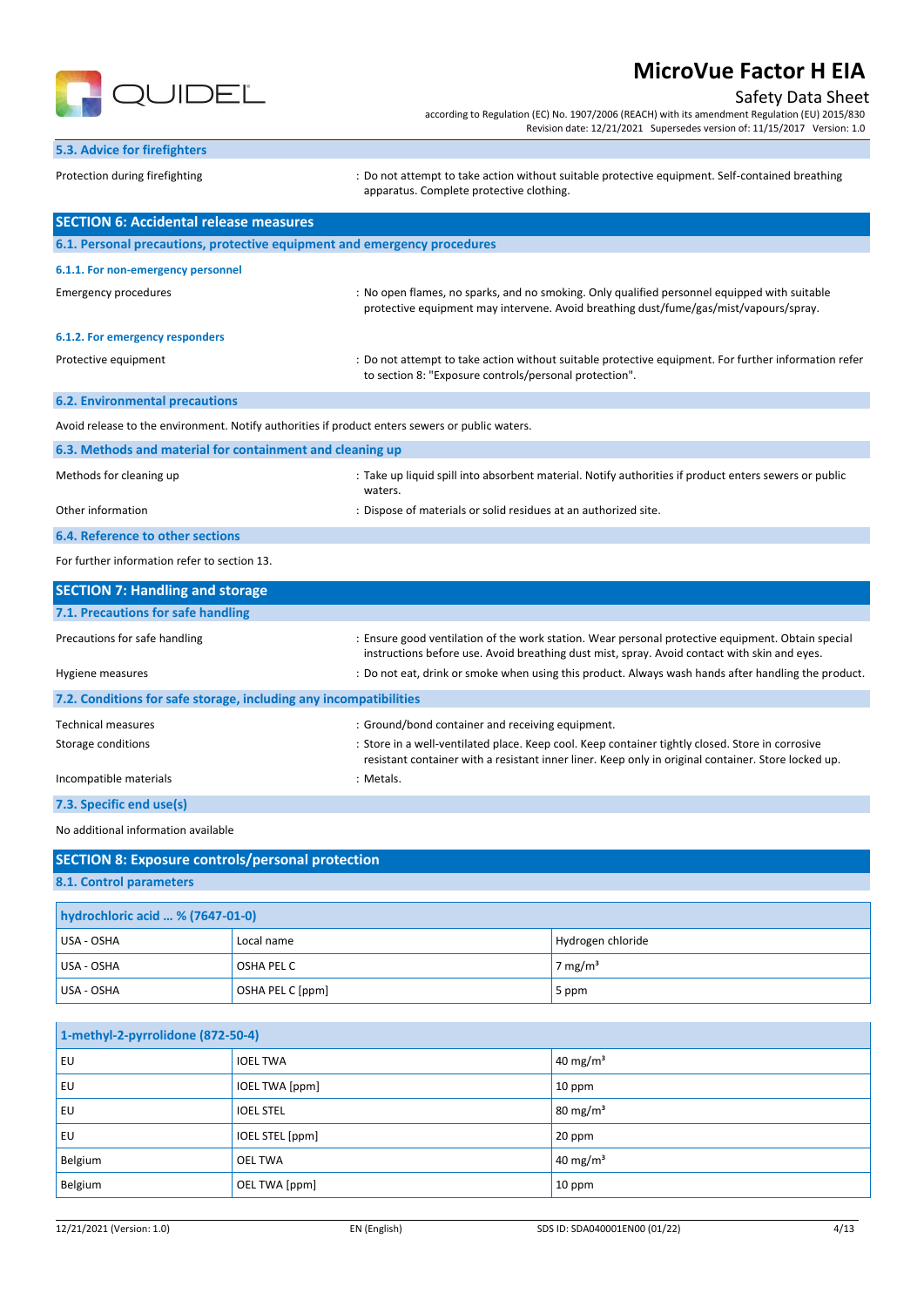

## Safety Data Sheet

according to Regulation (EC) No. 1907/2006 (REACH) with its amendment Regulation (EU) 2015/830 Revision date: 12/21/2021 Supersedes version of: 11/15/2017 Version: 1.0

| 1-methyl-2-pyrrolidone (872-50-4) |                            |                                                                                                       |  |  |
|-----------------------------------|----------------------------|-------------------------------------------------------------------------------------------------------|--|--|
| Belgium                           | <b>OEL STEL</b>            | $80 \text{ mg/m}^3$                                                                                   |  |  |
| Belgium                           | OEL STEL [ppm]             | 20 ppm                                                                                                |  |  |
| France                            | VME (OEL TWA)              | 40 mg/m <sup>3</sup>                                                                                  |  |  |
| France                            | VME (OEL TWA) [ppm]        | 10 ppm                                                                                                |  |  |
| France                            | VLE (OEL C/STEL)           | $80 \text{ mg/m}^3$                                                                                   |  |  |
| France                            | VLE (OEL C/STEL) [ppm]     | 20 ppm                                                                                                |  |  |
| <b>Netherlands</b>                | TGG-8u (OEL TWA)           | 40 mg/m <sup>3</sup>                                                                                  |  |  |
| Netherlands                       | TGG-8u (OEL TWA) [ppm]     | 9.72 ppm                                                                                              |  |  |
| <b>Netherlands</b>                | TGG-15min (OEL STEL)       | $80 \text{ mg/m}^3$                                                                                   |  |  |
| <b>Netherlands</b>                | TGG-15min (OEL STEL) [ppm] | 19.44 ppm                                                                                             |  |  |
| United Kingdom                    | WEL TWA (OEL TWA) [1]      | 40 mg/m <sup>3</sup>                                                                                  |  |  |
| United Kingdom                    | WEL TWA (OEL TWA) [2]      | 10 ppm                                                                                                |  |  |
| United Kingdom                    | WEL STEL (OEL STEL)        | $80 \text{ mg/m}^3$                                                                                   |  |  |
| United Kingdom                    | WEL STEL (OEL STEL) [ppm]  | 20 ppm                                                                                                |  |  |
| USA - ACGIH                       | BEI                        | 100 mg/l Parameter: 5-Hydroxy-N-methyl-2-pyrrolidone -<br>Medium: urine - Sampling time: End of shift |  |  |

| acetone (67-64-1) |                            |                        |  |
|-------------------|----------------------------|------------------------|--|
| EU                | <b>IOEL TWA</b>            | 1210 mg/m <sup>3</sup> |  |
| EU                | <b>IOEL TWA [ppm]</b>      | 500 ppm                |  |
| Belgium           | <b>OEL TWA</b>             | 1210 mg/m <sup>3</sup> |  |
| Belgium           | OEL TWA [ppm]              | 500 ppm                |  |
| Belgium           | <b>OEL STEL</b>            | 2420 mg/m <sup>3</sup> |  |
| Belgium           | OEL STEL [ppm]             | 1000 ppm               |  |
| France            | VME (OEL TWA)              | 1210 mg/m $3$          |  |
| France            | VME (OEL TWA) [ppm]        | 500 ppm                |  |
| France            | VLE (OEL C/STEL)           | 2420 mg/m <sup>3</sup> |  |
| France            | VLE (OEL C/STEL) [ppm]     | 1000 ppm               |  |
| Netherlands       | TGG-8u (OEL TWA)           | 1210 mg/m <sup>3</sup> |  |
| Netherlands       | TGG-8u (OEL TWA) [ppm]     | 501 ppm                |  |
| Netherlands       | TGG-15min (OEL STEL)       | 2420 mg/m <sup>3</sup> |  |
| Netherlands       | TGG-15min (OEL STEL) [ppm] | 1002 ppm               |  |
| United Kingdom    | WEL TWA (OEL TWA) [1]      | 1210 mg/m <sup>3</sup> |  |
| United Kingdom    | WEL TWA (OEL TWA) [2]      | 500 ppm                |  |
| United Kingdom    | WEL STEL (OEL STEL)        | 3620 mg/m <sup>3</sup> |  |
| United Kingdom    | WEL STEL (OEL STEL) [ppm]  | 1500 ppm               |  |
| USA - ACGIH       | <b>ACGIH OEL TWA [ppm]</b> | 250 ppm                |  |
| USA - ACGIH       | ACGIH OEL STEL [ppm]       | 500 ppm                |  |

**8.2. Exposure controls**

### **Appropriate engineering controls:**

Ensure good ventilation of the work station.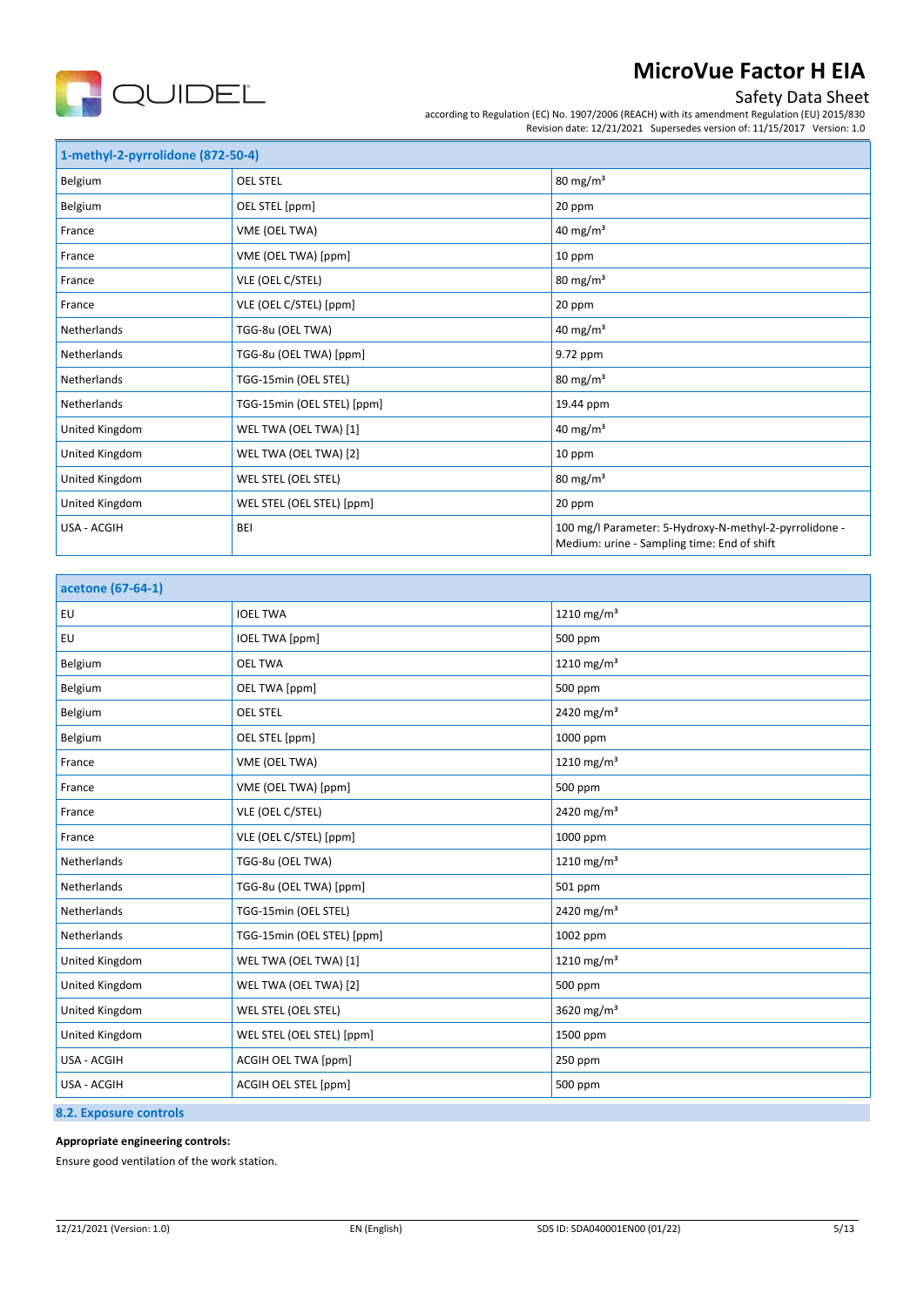

## Safety Data Sheet

according to Regulation (EC) No. 1907/2006 (REACH) with its amendment Regulation (EU) 2015/830 Revision date: 12/21/2021 Supersedes version of: 11/15/2017 Version: 1.0

#### **Materials for protective clothing:**

Lab coat

**Hand Protection:**

Protective gloves

### **Eye protection:**

Safety glasses

### **Skin and body protection:**

Wear suitable protective clothing

#### **Respiratory protection:**

[In case of inadequate ventilation] wear respiratory protection.

#### **Personal protective equipment symbol(s):**



#### **Environmental exposure controls:**

Avoid release to the environment.

#### **Other information:**

Do not eat, drink or smoke when using this product.

## **SECTION 9: Physical and chemical properties**

| Physical state                                  | : Liguid               |
|-------------------------------------------------|------------------------|
| Appearance                                      | : EIA Kit              |
| Colour                                          | : No data available    |
| Odour                                           | : Odourless            |
| Odour threshold                                 | : No data available    |
| рH                                              | : Stop Solution, pH <1 |
| Relative evaporation rate (butylacetate=1)      | : No data available    |
| Melting point                                   | : Not applicable       |
| Freezing point                                  | : No data available    |
| Boiling point                                   | : No data available    |
| Flash point                                     | : No data available    |
| Auto-ignition temperature                       | : No data available    |
| Decomposition temperature                       | : No data available    |
| Flammability (solid, gas)                       | : Not applicable       |
| Vapour pressure                                 | : No data available    |
| Relative vapour density at 20 °C                | : No data available    |
| Relative density                                | : No data available    |
| Solubility                                      | : No data available    |
| Partition coefficient n-octanol/water (Log Pow) | : No data available    |
| Viscosity, kinematic                            | : No data available    |
| Viscosity, dynamic                              | : No data available    |
| <b>Explosive properties</b>                     | : No data available    |
| Oxidising properties                            | : No data available    |
| <b>Explosive limits</b>                         | : No data available    |

**9.2. Other information**

No additional information available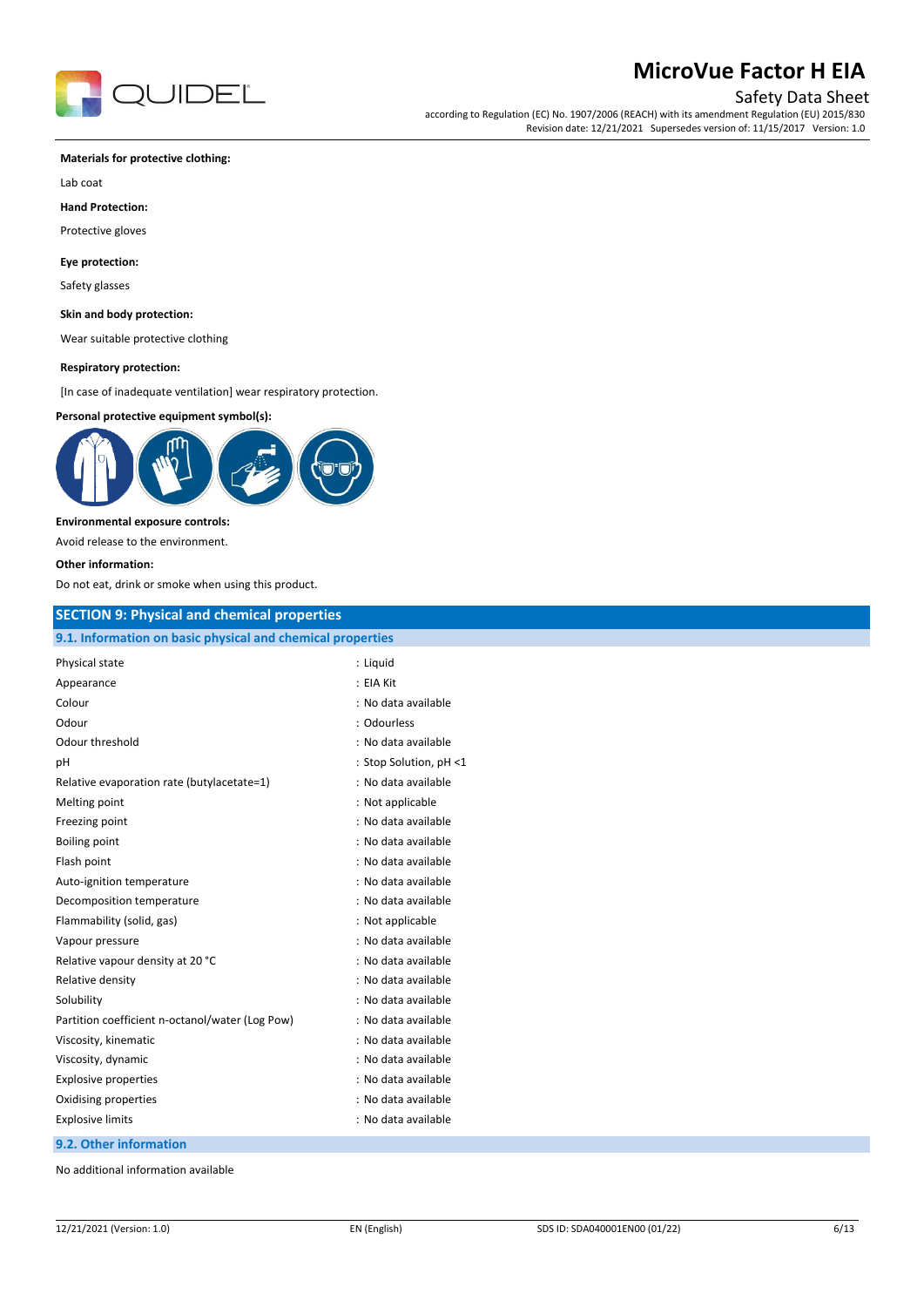

## Safety Data Sheet

according to Regulation (EC) No. 1907/2006 (REACH) with its amendment Regulation (EU) 2015/830 Revision date: 12/21/2021 Supersedes version of: 11/15/2017 Version: 1.0

### **SECTION 10: Stability and reactivity**

### **10.1. Reactivity**

### Highly flammable liquid and vapour.

#### **10.2. Chemical stability**

Stable under normal conditions.

### **10.3. Possibility of hazardous reactions**

No dangerous reactions known under normal conditions of use.

### **10.4. Conditions to avoid**

Avoid contact with hot surfaces. Heat. No flames, no sparks. Eliminate all sources of ignition.

**10.5. Incompatible materials**

#### Metals.

**10.6. Hazardous decomposition products**

Under normal conditions of storage and use, hazardous decomposition products should not be produced.

| <b>SECTION 11: Toxicological information</b>                                                                                                     |                                                |  |  |  |
|--------------------------------------------------------------------------------------------------------------------------------------------------|------------------------------------------------|--|--|--|
| 11.1. Information on toxicological effects                                                                                                       |                                                |  |  |  |
| Acute toxicity (oral)                                                                                                                            | : Not classified                               |  |  |  |
| Acute toxicity (dermal)                                                                                                                          | : Not classified                               |  |  |  |
| Acute toxicity (inhalation)                                                                                                                      | : Not classified                               |  |  |  |
| mixture of: 5-chloro-2-methyl-2H-isothiazol-3-one [EC no. 247-500-7] and 2-methyl-2H-isothiazol-3-one [EC no. 220-239-6] (3:1) (55965-<br>$84-9$ |                                                |  |  |  |
| LD50 oral rat                                                                                                                                    | 53 mg/kg (Rat, Literature study)               |  |  |  |
| LD50 dermal                                                                                                                                      | 200 – 1000 mg/kg bodyweight (Literature study) |  |  |  |

| 1-ethylpyrrolidin-2-one (2687-91-4) |                                                                                                                        |  |
|-------------------------------------|------------------------------------------------------------------------------------------------------------------------|--|
| LD50 oral rat                       | 3200 mg/kg bodyweight (Equivalent or similar to OECD 401, Rat, Male / female, Experimental<br>value. Oral)             |  |
| LD50 dermal rat                     | > 2000 mg/kg bodyweight (OECD 402: Acute Dermal Toxicity, 24 h, Rat, Male / female,<br>Experimental value, Dermal)     |  |
| LC50 Inhalation - Rat               | > 5.1 mg/l (OECD 403: Acute Inhalation Toxicity, 4 h, Rat, Male / female, Experimental value,<br>Inhalation (aerosol)) |  |

| 1-methyl-2-pyrrolidone (872-50-4) |                                                                                                                                       |  |
|-----------------------------------|---------------------------------------------------------------------------------------------------------------------------------------|--|
| LD50 oral rat                     | 4150 mg/kg bodyweight (Equivalent or similar to OECD 401, Rat, Male / female, Experimental<br>value, Oral, 14 day(s))                 |  |
| LD50 dermal rat                   | > 5000 mg/kg bodyweight (Equivalent or similar to OECD 402, 24 h, Rat, Male / female,<br>Experimental value, Dermal, 14 day(s))       |  |
| LC50 Inhalation - Rat             | > 5.1 mg/l air (OECD 403: Acute Inhalation Toxicity, 4 h, Rat, Male / female, Experimental value,<br>Inhalation (aerosol), 14 day(s)) |  |

| acetone (67-64-1)                 |                                                                                   |  |
|-----------------------------------|-----------------------------------------------------------------------------------|--|
| LD50 oral rat                     | 5800 mg/kg (Equivalent or similar to OECD 401, Rat, Female, Experimental value)   |  |
| LD50 dermal rabbit                | 20000 mg/kg (Equivalent or similar to OECD 402, Rabbit, Male, Experimental value) |  |
| LC50 Inhalation - Rat             | 76 mg/l (Other, 4 h, Rat, Female, Experimental value)                             |  |
| Skin corrosion/irritation         | : Causes skin irritation.                                                         |  |
| Serious eye damage/irritation     | : Causes serious eye irritation.                                                  |  |
| Respiratory or skin sensitisation | : May cause an allergic skin reaction.                                            |  |
| Germ cell mutagenicity            | : Not classified                                                                  |  |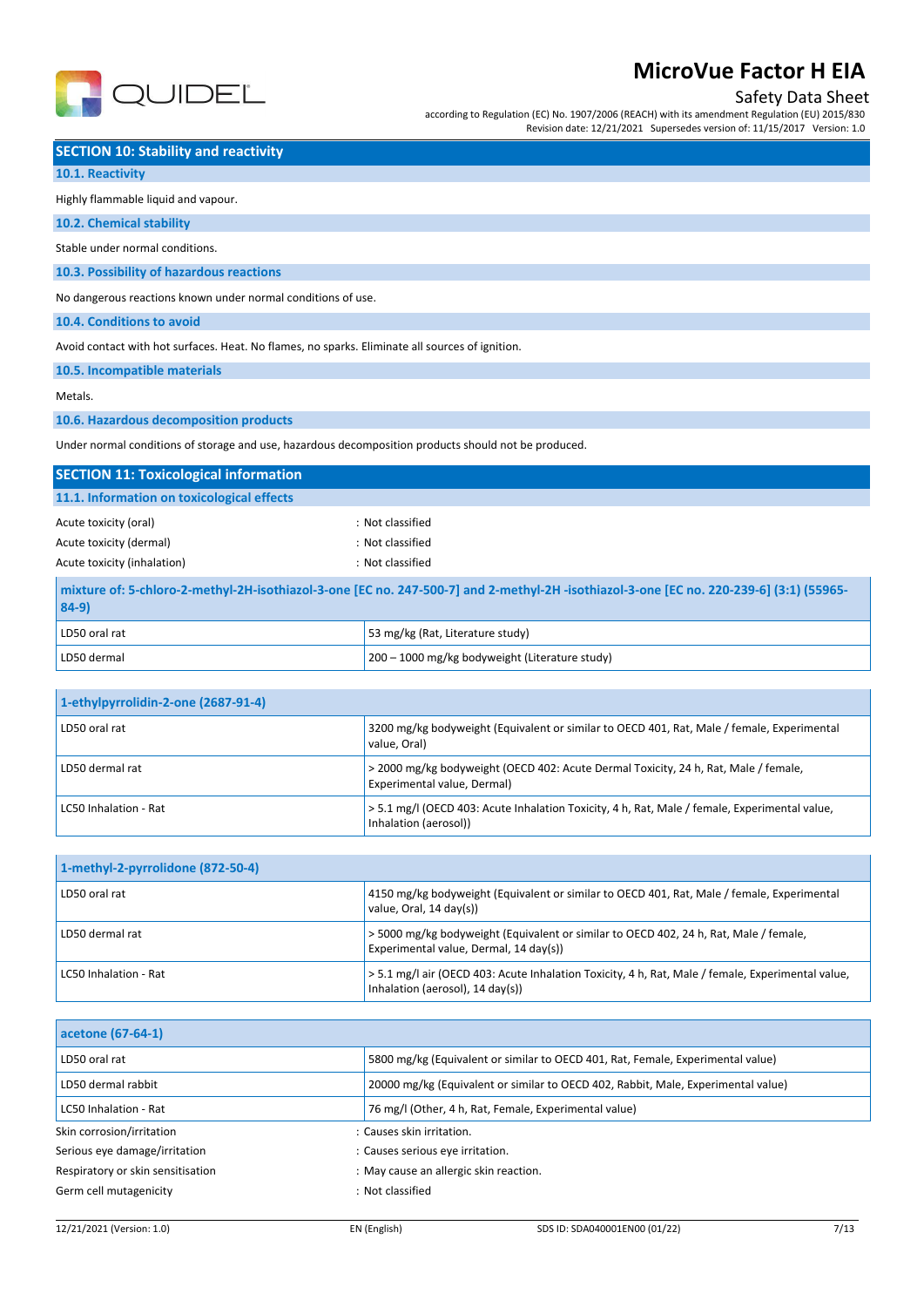

## Safety Data Sheet

according to Regulation (EC) No. 1907/2006 (REACH) with its amendment Regulation (EU) 2015/830 Revision date: 12/21/2021 Supersedes version of: 11/15/2017 Version: 1.0

| Carcinogenicity                  | : Not classified                            |  |
|----------------------------------|---------------------------------------------|--|
| hydrochloric acid  % (7647-01-0) |                                             |  |
| <b>IARC</b> group                | 3 - Not classifiable                        |  |
|                                  |                                             |  |
| Reproductive toxicity            | : May damage fertility or the unborn child. |  |
| STOT-single exposure             | : May cause respiratory irritation.         |  |
| STOT-repeated exposure           | : Not classified                            |  |
| Aspiration hazard                | : Not classified                            |  |

## **SECTION 12: Ecological information**

|  |  |  |  | 12.1. Toxicity |  |  |
|--|--|--|--|----------------|--|--|
|--|--|--|--|----------------|--|--|

| Ecology - general                                            | : The product is not considered harmful to aquatic organisms nor to cause long-term adverse effects<br>in the environment.             |
|--------------------------------------------------------------|----------------------------------------------------------------------------------------------------------------------------------------|
| Hazardous to the aquatic environment, short-term<br>(acute)  | : Not classified                                                                                                                       |
| Hazardous to the aquatic environment, long-term<br>(chronic) | : Not classified                                                                                                                       |
| $84-9)$                                                      | mixture of: 5-chloro-2-methyl-2H-isothiazol-3-one [EC no. 247-500-7] and 2-methyl-2H-isothiazol-3-one [EC no. 220-239-6] (3:1) (55965- |

| ו שידישו              |                                                          |
|-----------------------|----------------------------------------------------------|
| $ $ LC50 - Fish $[1]$ | 0.28 mg/l (96 h, Lepomis macrochirus, Literature)        |
| EC50 - Crustacea [1]  | 0.16 mg/l (48 h, Daphnia magna, Literature)              |
| EC50 72h - Algae [1]  | 0.018 mg/l (Pseudokirchneriella subcapitata, Literature) |

| 1-ethylpyrrolidin-2-one (2687-91-4) |                                                                                                                                                        |
|-------------------------------------|--------------------------------------------------------------------------------------------------------------------------------------------------------|
| LC50 - Fish [1]                     | > 465 mg/l (OECD 203: Fish, Acute Toxicity Test, 96 h, Brachydanio rerio, Static system, Fresh<br>water, Experimental value, Nominal concentration)    |
| EC50 - Crustacea [1]                | > 104 mg/l (OECD 202: Daphnia sp. Acute Immobilisation Test, 48 h, Daphnia magna, Static<br>system, Fresh water, Experimental value, Locomotor effect) |
| EC50 72h - Algae [1]                | > 101 mg/l (OECD 201: Alga, Growth Inhibition Test, Desmodesmus subspicatus, Static system,<br>Fresh water, Experimental value, Growth rate)           |

| 1-methyl-2-pyrrolidone (872-50-4) |                                                                                                                   |
|-----------------------------------|-------------------------------------------------------------------------------------------------------------------|
| LC50 - Fish [1]                   | > 500 mg/l (96 h, Oncorhynchus mykiss, Static system, Fresh water, Experimental value)                            |
| EC50 - Crustacea [1]              | 1107 mg/l (EPA 660/3 - 75/009, 96 h, Palaemonetes vulgaris, Static system, Salt water,<br>Experimental value)     |
| EC50 - Crustacea [2]              | > 1000 mg/l (DIN 38412-11, 24 h, Daphnia magna, Static system, Fresh water, Experimental value)                   |
| EC50 72h - Algae [1]              | 600.5 mg/l (DIN 38412-9, Desmodesmus subspicatus, Static system, Fresh water, Experimental<br>value, Growth rate) |

| acetone (67-64-1)                   |                                                                                                  |
|-------------------------------------|--------------------------------------------------------------------------------------------------|
| $ $ LC50 - Fish $[1]$               | 5540 mg/l (EU Method C.1, 96 h, Salmo gairdneri, Static system, Fresh water, Experimental value) |
| EC50 96h - Algae $[1]$              | >7000 mg/l (Selenastrum capricornutum, Static system, Fresh water, Experimental value)           |
| 12.2. Persistence and degradability |                                                                                                  |

| mixture of: 5-chloro-2-methyl-2H-isothiazol-3-one [EC no. 247-500-7] and 2-methyl-2H-isothiazol-3-one [EC no. 220-239-6] (3:1) (55965-<br>$84-9$ |                 |
|--------------------------------------------------------------------------------------------------------------------------------------------------|-----------------|
| Biochemical oxygen demand (BOD)                                                                                                                  | Not applicable. |
| Chemical oxygen demand (COD)                                                                                                                     | Not applicable. |
| ThOD                                                                                                                                             | Not applicable. |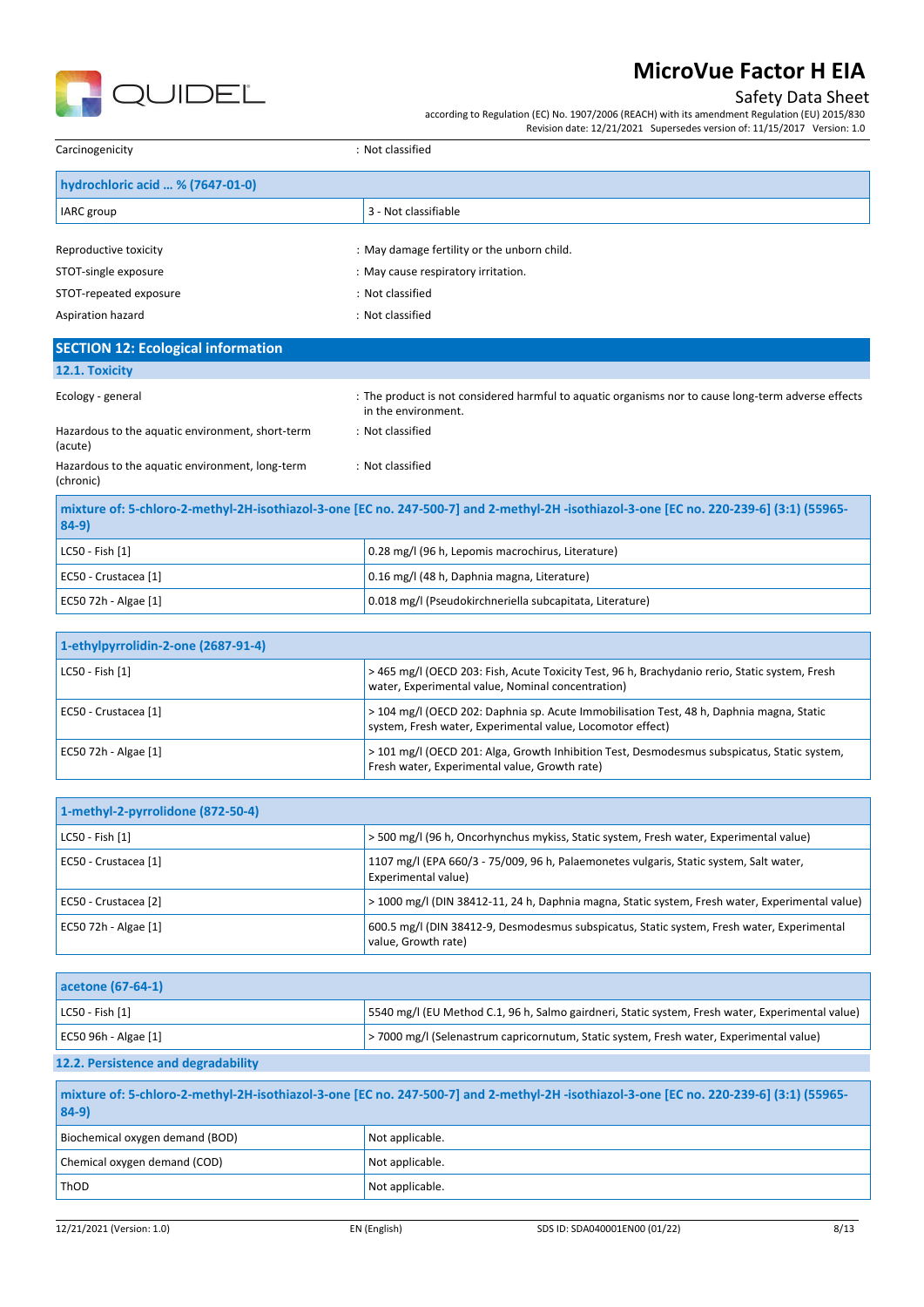

| QUIDEL                                          | Safety Data Sheet<br>according to Regulation (EC) No. 1907/2006 (REACH) with its amendment Regulation (EU) 2015/830<br>Revision date: 12/21/2021 Supersedes version of: 11/15/2017 Version: 1.0 |  |
|-------------------------------------------------|-------------------------------------------------------------------------------------------------------------------------------------------------------------------------------------------------|--|
| BOD (% of ThOD)                                 | Not applicable.                                                                                                                                                                                 |  |
|                                                 |                                                                                                                                                                                                 |  |
| hydrochloric acid  % (7647-01-0)                |                                                                                                                                                                                                 |  |
| Persistence and degradability                   | Biodegradability: not applicable.                                                                                                                                                               |  |
| 1-ethylpyrrolidin-2-one (2687-91-4)             |                                                                                                                                                                                                 |  |
| Persistence and degradability                   | Readily biodegradable in water.                                                                                                                                                                 |  |
|                                                 |                                                                                                                                                                                                 |  |
| 1-methyl-2-pyrrolidone (872-50-4)               |                                                                                                                                                                                                 |  |
| Persistence and degradability                   | Biodegradable in the soil. Readily biodegradable in water.                                                                                                                                      |  |
| Biochemical oxygen demand (BOD)                 | 1.07 g $O_2/g$ substance                                                                                                                                                                        |  |
| Chemical oxygen demand (COD)                    | 1.56 g $O2/g$ substance                                                                                                                                                                         |  |
| ThOD                                            | 1.9 $g O2/g$ substance                                                                                                                                                                          |  |
| BOD (% of ThOD)                                 | 0.56                                                                                                                                                                                            |  |
| acetone (67-64-1)                               |                                                                                                                                                                                                 |  |
| Persistence and degradability                   | Biodegradable in the soil. Biodegradable in the soil under anaerobic conditions. Readily<br>biodegradable in water.                                                                             |  |
| Biochemical oxygen demand (BOD)                 | 1.43 g $O2/g$ substance                                                                                                                                                                         |  |
| Chemical oxygen demand (COD)                    | 1.92 g $O2/g$ substance                                                                                                                                                                         |  |
| ThOD                                            | 2.2 g O <sub>2</sub> /g substance                                                                                                                                                               |  |
| BOD (% of ThOD)                                 | 0.872 (20 day(s), Literature study)                                                                                                                                                             |  |
| 12.3. Bioaccumulative potential                 |                                                                                                                                                                                                 |  |
| 84-9)                                           | mixture of: 5-chloro-2-methyl-2H-isothiazol-3-one [EC no. 247-500-7] and 2-methyl-2H -isothiazol-3-one [EC no. 220-239-6] (3:1) (55965-                                                         |  |
| Bioaccumulative potential                       | Not established.                                                                                                                                                                                |  |
|                                                 |                                                                                                                                                                                                 |  |
| hydrochloric acid  % (7647-01-0)                |                                                                                                                                                                                                 |  |
| Bioaccumulative potential                       | Does not contain bioaccumulative component(s).                                                                                                                                                  |  |
| 1-ethylpyrrolidin-2-one (2687-91-4)             |                                                                                                                                                                                                 |  |
| Partition coefficient n-octanol/water (Log Pow) | -0.2 (Experimental value, EU Method A.8: Partition Coefficient, 23 °C)                                                                                                                          |  |
| Bioaccumulative potential                       | Not bioaccumulative.                                                                                                                                                                            |  |
|                                                 |                                                                                                                                                                                                 |  |
| 1-methyl-2-pyrrolidone (872-50-4)               |                                                                                                                                                                                                 |  |
| BCF - Other aquatic organisms [1]               | 3 (Calculated value)                                                                                                                                                                            |  |
| Bioaccumulative potential                       | Not bioaccumulative.                                                                                                                                                                            |  |
| acetone (67-64-1)                               |                                                                                                                                                                                                 |  |
| BCF - Fish [1]                                  | 0.69 (Pisces)                                                                                                                                                                                   |  |
| BCF - Other aquatic organisms [1]               | 3 (BCFWIN, Calculated value)                                                                                                                                                                    |  |
| Partition coefficient n-octanol/water (Log Pow) | $-0.24$ (Test data)                                                                                                                                                                             |  |
| Bioaccumulative potential                       | Not bioaccumulative.                                                                                                                                                                            |  |
|                                                 |                                                                                                                                                                                                 |  |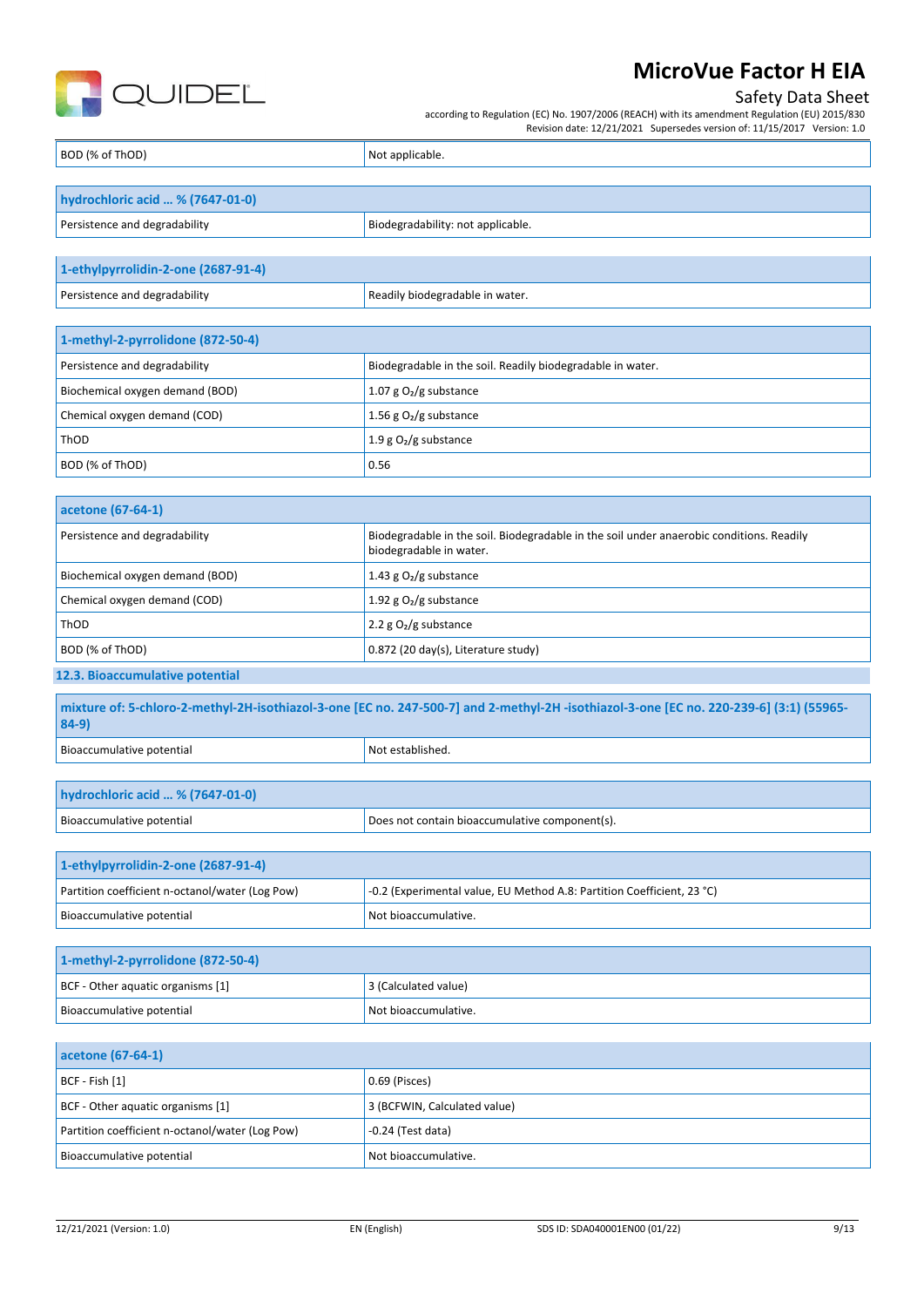

## Safety Data Sheet

according to Regulation (EC) No. 1907/2006 (REACH) with its amendment Regulation (EU) 2015/830 Revision date: 12/21/2021 Supersedes version of: 11/15/2017 Version: 1.0

### **12.4. Mobility in soil**

| mixture of: 5-chloro-2-methyl-2H-isothiazol-3-one [EC no. 247-500-7] and 2-methyl-2H-isothiazol-3-one [EC no. 220-239-6] (3:1) (55965-<br>$84-9$ |                                                         |
|--------------------------------------------------------------------------------------------------------------------------------------------------|---------------------------------------------------------|
| Ecology - soil                                                                                                                                   | No (test) data on mobility of the components available. |

| hydrochloric acid  % (7647-01-0) |                                                                                                                          |
|----------------------------------|--------------------------------------------------------------------------------------------------------------------------|
| Ecology - soil                   | No (test) data on mobility of the components available. May be harmful to plant growth, blooming<br>and fruit formation. |

| 1-ethylpyrrolidin-2-one (2687-91-4)                           |                                                                          |
|---------------------------------------------------------------|--------------------------------------------------------------------------|
| Surface tension                                               | 0.069 N/m (20 °C, 1 g/l, OECD 115: Surface Tension of Aqueous Solutions) |
| Organic Carbon Normalized Adsorption Coefficient (Log<br>Koc) | 1.6 (log Koc, PCKOCWIN v1.66, Calculated value)                          |
| Ecology - soil                                                | Low potential for adsorption in soil. Highly mobile in soil.             |

| 1-methyl-2-pyrrolidone (872-50-4)                             |                                  |
|---------------------------------------------------------------|----------------------------------|
| Surface tension                                               | 0.407 N/m                        |
| Organic Carbon Normalized Adsorption Coefficient (Log<br>Koc) | 1.32 (log Koc, Calculated value) |
| Ecology - soil                                                | Highly mobile in soil.           |

| acetone (67-64-1) |                                                        |
|-------------------|--------------------------------------------------------|
| Surface tension   | 0.0237 N/m                                             |
| Ecology - soil    | No (test) data on mobility of the substance available. |

#### **12.5. Results of PBT and vPvB assessment**

| <b>Component</b>                    |                                                                                                                                                                                 |
|-------------------------------------|---------------------------------------------------------------------------------------------------------------------------------------------------------------------------------|
| 1-methyl-2-pyrrolidone (872-50-4)   | This substance/mixture does not meet the PBT criteria of REACH regulation, annex XIII<br>This substance/mixture does not meet the vPvB criteria of REACH regulation, annex XIII |
| acetone (67-64-1)                   | This substance/mixture does not meet the PBT criteria of REACH regulation, annex XIII<br>This substance/mixture does not meet the vPvB criteria of REACH regulation, annex XIII |
| 1-ethylpyrrolidin-2-one (2687-91-4) | This substance/mixture does not meet the PBT criteria of REACH regulation, annex XIII<br>This substance/mixture does not meet the vPvB criteria of REACH regulation, annex XIII |
| hydrochloric acid  % (7647-01-0)    | This substance/mixture does not meet the PBT criteria of REACH regulation, annex XIII<br>This substance/mixture does not meet the vPvB criteria of REACH regulation, annex XIII |
| 12.6. Other adverse effects         |                                                                                                                                                                                 |

No additional information available

| <b>SECTION 13: Disposal considerations</b> |                                                                                               |
|--------------------------------------------|-----------------------------------------------------------------------------------------------|
| 13.1. Waste treatment methods              |                                                                                               |
| Regional legislation (waste)               | : Disposal must be done according to official regulations.                                    |
| Waste treatment methods                    | : Dispose of contents/container in accordance with licensed collector's sorting instructions. |
| Sewage disposal recommendations            | : Disposal must be done according to official regulations.                                    |
| Additional information                     | : Flammable vapours may accumulate in the container.                                          |
| Ecology - waste materials                  | : Avoid release to the environment.                                                           |
| <b>SECTION 14: Transport information</b>   |                                                                                               |

In accordance with ADR / IMDG / IATA / ADN

### **14.1. UN number**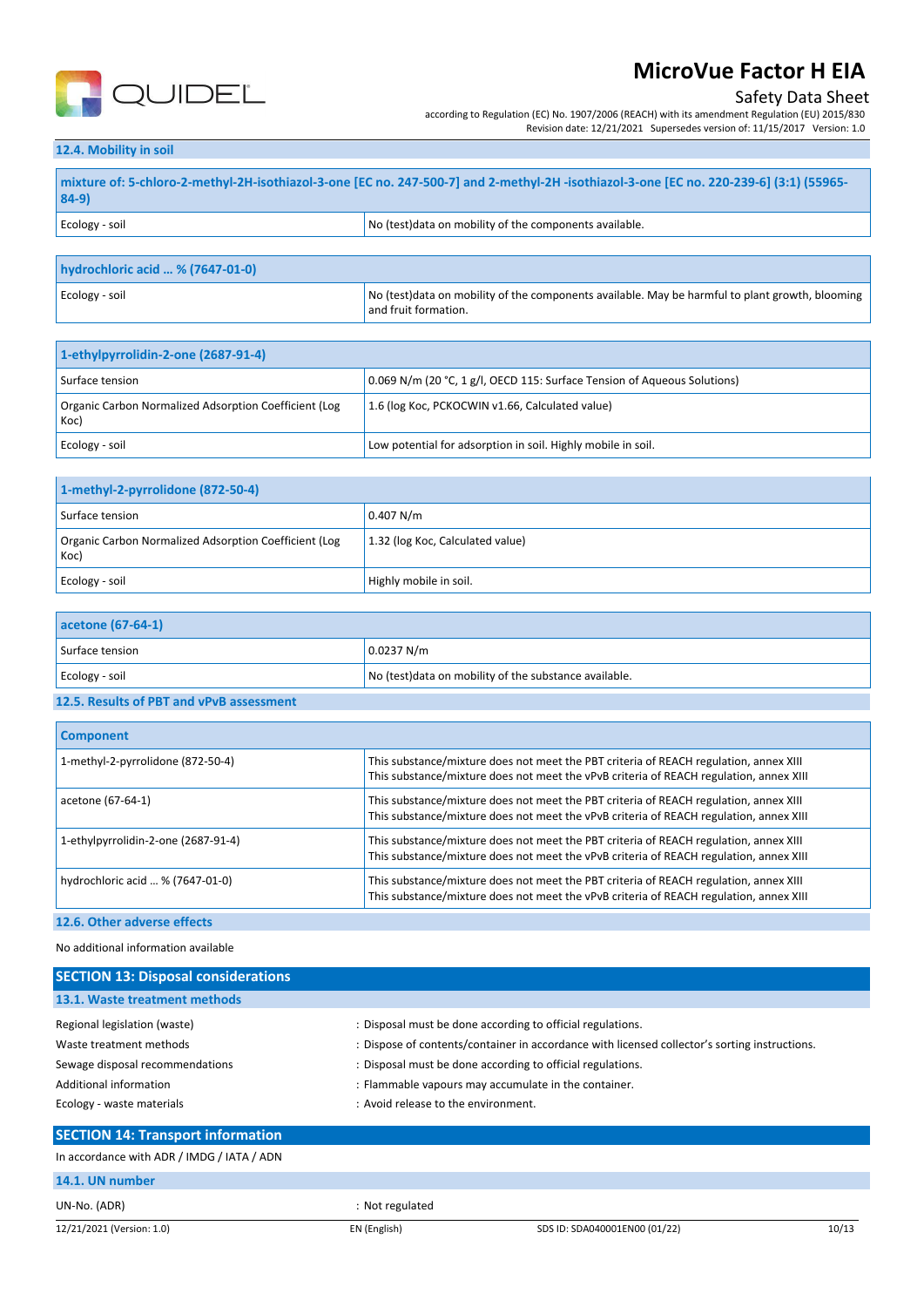

## Safety Data Sheet

according to Regulation (EC) No. 1907/2006 (REACH) with its amendment Regulation (EU) 2015/830 Revision date: 12/21/2021 Supersedes version of: 11/15/2017 Version: 1.0

| UN-No. (IMDG)                      | : Not regulated                          |
|------------------------------------|------------------------------------------|
| UN-No. (IATA)                      | : Not regulated                          |
| UN-No. (ADN)                       | : Not regulated                          |
| 14.2. UN proper shipping name      |                                          |
| Proper Shipping Name (ADR)         | : Not regulated                          |
| Proper Shipping Name (IMDG)        | : Not regulated                          |
| Proper Shipping Name (IATA)        | : Not regulated                          |
| Proper Shipping Name (ADN)         | : Not regulated                          |
| 14.3. Transport hazard class(es)   |                                          |
| <b>ADR</b>                         |                                          |
| Transport hazard class(es) (ADR)   | : Not regulated                          |
| <b>IMDG</b>                        |                                          |
| Transport hazard class(es) (IMDG)  | : Not regulated                          |
| <b>IATA</b>                        |                                          |
| Transport hazard class(es) (IATA)  | : Not regulated                          |
| <b>ADN</b>                         |                                          |
| Transport hazard class(es) (ADN)   | : Not regulated                          |
| 14.4. Packing group                |                                          |
| Packing group (ADR)                | : Not regulated                          |
| Packing group (IMDG)               | : Not regulated                          |
| Packing group (IATA)               | : Not regulated                          |
| Packing group (ADN)                | : Not regulated                          |
| 14.5. Environmental hazards        |                                          |
| Dangerous for the environment      | : No                                     |
| Marine pollutant                   | : No                                     |
| Other information                  | : No supplementary information available |
| 14.6. Special precautions for user |                                          |
| <b>Overland transport</b>          | : Not regulated                          |
| <b>Transport by sea</b>            | : Not regulated                          |
| Air transport                      | : Not regulated                          |
| Inland waterway transport          | : Not regulated                          |
|                                    |                                          |

**14.7. Transport in bulk according to Annex II of Marpol and the IBC Code**

Not applicable

## **SECTION 15: Regulatory information**

**15.1. Safety, health and environmental regulations/legislation specific for the substance or mixture**

### **15.1.1. EU-Regulations**

Contains no REACH substances with Annex XVII restrictions

Contains a substance on the REACH candidate list in concentration ≥ 0.1% or with a lower specific limit: 1-Methyl-2-pyrrolidone (EC 212-828-1, CAS 872-50-4) Contains no REACH Annex XIV substances

#### **15.1.2. National regulations**

| Germany                                    |                                                                                       |                                                                                               |       |
|--------------------------------------------|---------------------------------------------------------------------------------------|-----------------------------------------------------------------------------------------------|-------|
| Regulatory reference                       | : WGK 2, Significantly hazardous to water (Classification according to AwSV, Annex 1) |                                                                                               |       |
| <b>Employment restrictions</b>             | : Observe restrictions according Act on the Protection of Working Mothers (MuSchG)    |                                                                                               |       |
|                                            |                                                                                       | Observe restrictions according Act on the Protection of Young People in Employment (JArbSchG) |       |
| Hazardous Incident Ordinance (12. BImSchV) |                                                                                       | : Is not subject of the 12. BlmSchV (Hazardous Incident Ordinance)                            |       |
| <b>Netherlands</b>                         |                                                                                       |                                                                                               |       |
| SZW-lijst van kankerverwekkende stoffen    | : None of the components are listed                                                   |                                                                                               |       |
| 12/21/2021 (Version: 1.0)                  | EN (English)                                                                          | SDS ID: SDA040001EN00 (01/22)                                                                 | 11/13 |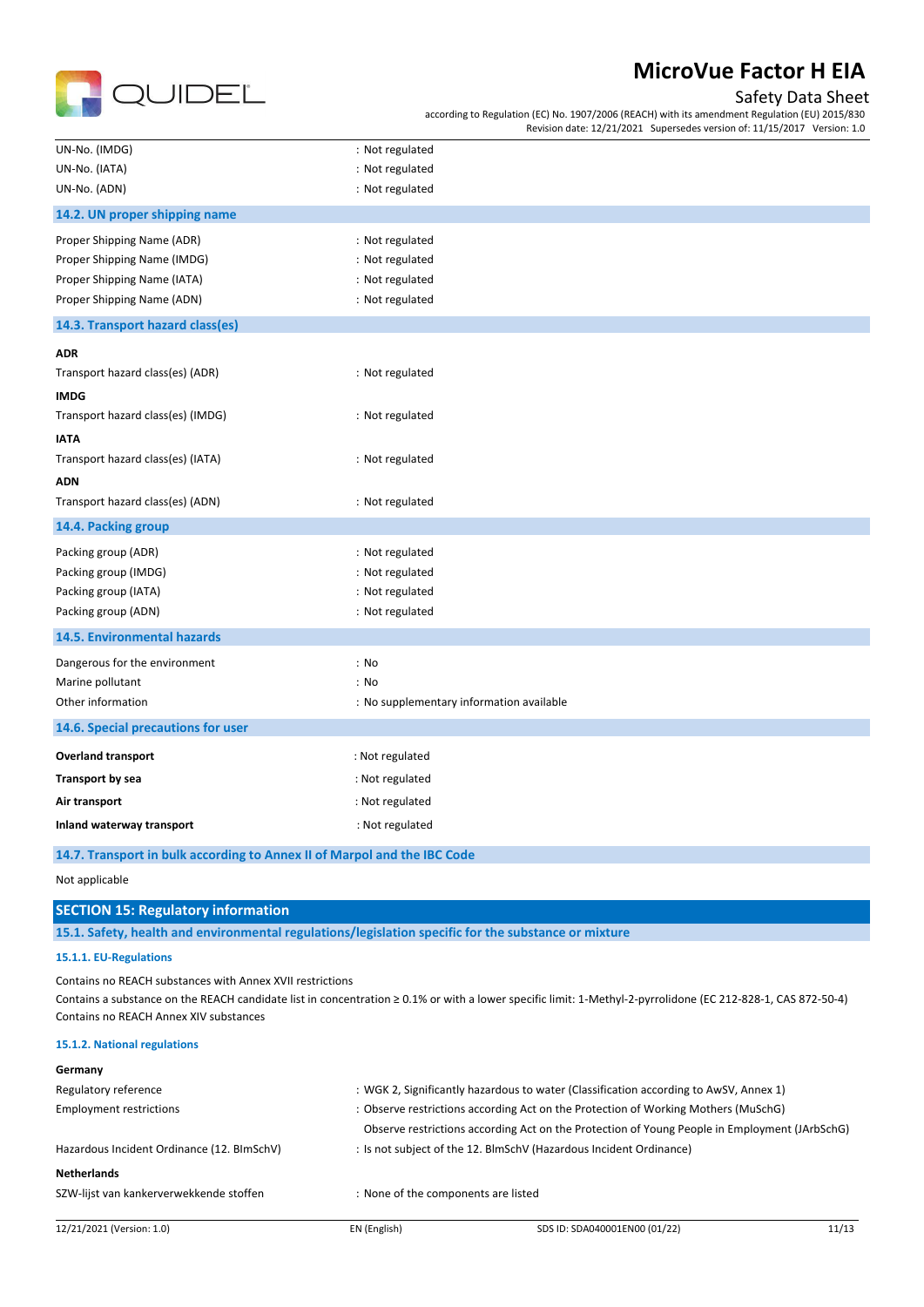

## Safety Data Sheet

according to Regulation (EC) No. 1907/2006 (REACH) with its amendment Regulation (EU) 2015/830 Revision date: 12/21/2021 Supersedes version of: 11/15/2017 Version: 1.0

| SZW-lijst van mutagene stoffen                       | : None of the components are listed                                                                     |
|------------------------------------------------------|---------------------------------------------------------------------------------------------------------|
| SZW-lijst van reprotoxische stoffen - Borstvoeding   | : None of the components are listed                                                                     |
| SZW-lijst van reprotoxische stoffen - Vruchtbaarheid | : None of the components are listed                                                                     |
| SZW-lijst van reprotoxische stoffen - Ontwikkeling   | : 1-ethylpyrrolidin-2-one,1-methyl-2-pyrrolidone are listed                                             |
| <b>Denmark</b>                                       |                                                                                                         |
| Danish National Regulations                          | : Young people below the age of 18 years are not allowed to use the product                             |
|                                                      | Pregnant/breastfeeding women working with the product must not be in direct contact with the<br>product |
| <b>Switzerland</b>                                   |                                                                                                         |
| Chemicals Ordinance (SR 813.11)                      | $:$ Group 1                                                                                             |
| 15.2. Chemical safety assessment                     |                                                                                                         |

No chemical safety assessment has been carried out

| Indication of changes:             |                                                                                                   |  |
|------------------------------------|---------------------------------------------------------------------------------------------------|--|
| New EU SDS template.               |                                                                                                   |  |
| <b>Abbreviations and acronyms:</b> |                                                                                                   |  |
| ADN                                | European Agreement concerning the International Carriage of Dangerous Goods by Inland Waterways   |  |
| <b>ADR</b>                         | European Agreement concerning the International Carriage of Dangerous Goods by Road               |  |
| ATE                                | <b>Acute Toxicity Estimate</b>                                                                    |  |
| <b>BLV</b>                         | <b>Biological limit value</b>                                                                     |  |
| CAS No                             | Chemical Abstract Service number                                                                  |  |
| <b>CLP</b>                         | Classification Labelling Packaging Regulation; Regulation (EC) No 1272/2008                       |  |
| <b>DMEL</b>                        | Derived Minimal Effect level                                                                      |  |
| <b>DNEL</b>                        | Derived-No Effect Level                                                                           |  |
| <b>EC50</b>                        | Median effective concentration                                                                    |  |
| EC-No.                             | European Community number                                                                         |  |
| EN                                 | European Standard                                                                                 |  |
| <b>IATA</b>                        | International Air Transport Association                                                           |  |
| <b>IMDG</b>                        | International Maritime Dangerous Goods                                                            |  |
| <b>LC50</b>                        | Median lethal concentration                                                                       |  |
| LD50                               | Median lethal dose                                                                                |  |
| LOAEL                              | Lowest Observed Adverse Effect Level                                                              |  |
| <b>NOAEC</b>                       | No-Observed Adverse Effect Concentration                                                          |  |
| <b>NOAEL</b>                       | No-Observed Adverse Effect Level                                                                  |  |
| <b>NOEC</b>                        | No-Observed Effect Concentration                                                                  |  |
| OEL                                | Occupational Exposure Limit                                                                       |  |
| PBT                                | Persistent Bioaccumulative Toxic                                                                  |  |
| PNEC                               | Predicted No-Effect Concentration                                                                 |  |
| <b>REACH</b>                       | Registration, Evaluation, Authorisation and Restriction of Chemicals Regulation (EC) No 1907/2006 |  |
| <b>RID</b>                         | Regulations concerning the International Carriage of Dangerous Goods by Rail                      |  |
| SDS                                | Safety Data Sheet                                                                                 |  |
| vPvB                               | Very Persistent and Very Bioaccumulative                                                          |  |
| WGK                                | <b>Water Hazard Class</b>                                                                         |  |
| Other information                  | : Please review product insert prior to using this product.                                       |  |